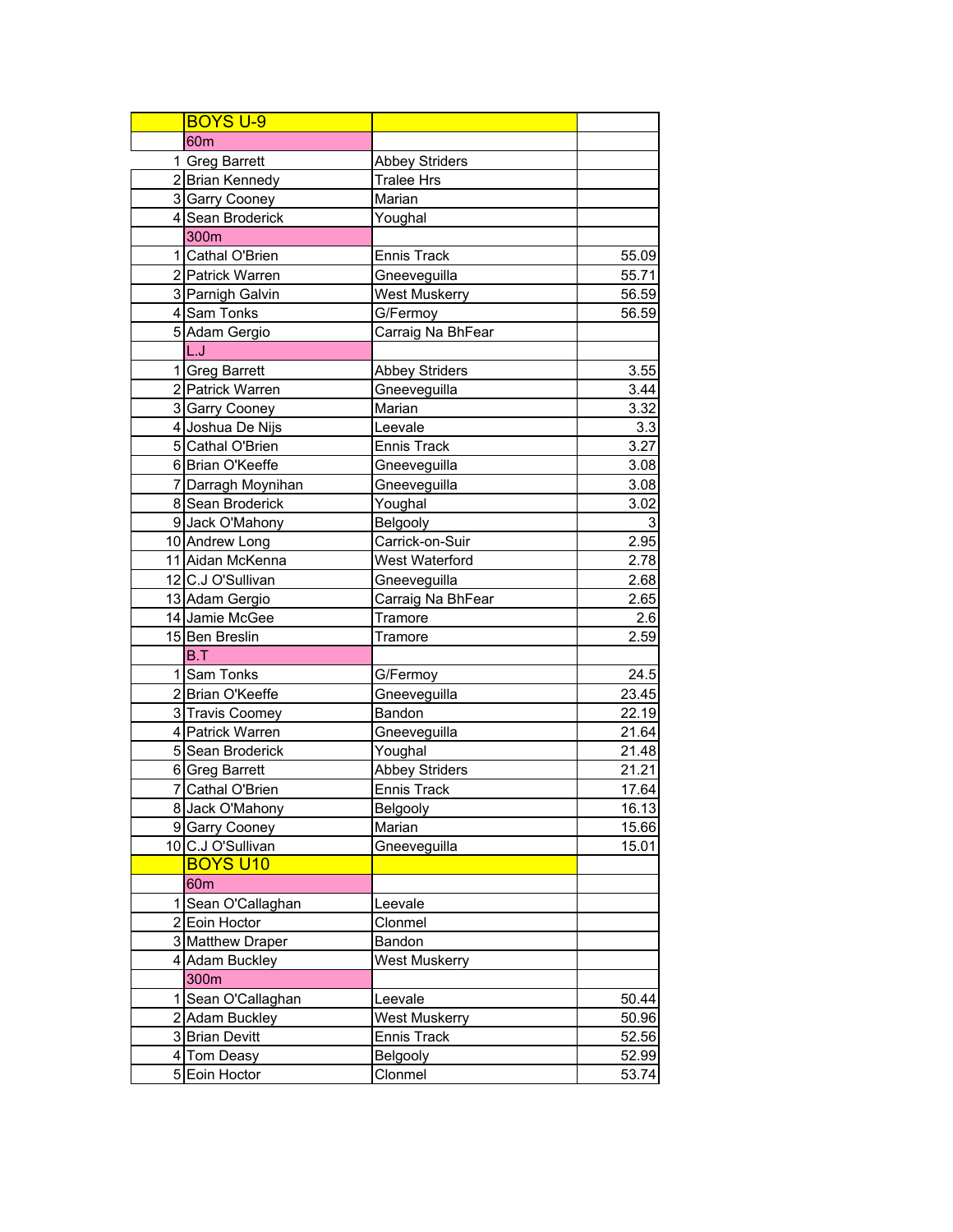| 6 Matthew Draper    | Bandon                | 54.81            |
|---------------------|-----------------------|------------------|
| L.J                 |                       |                  |
| 1 Adam Buckley      | West Muskerry         | 3.75             |
| 2 Tom Deasy         | <b>Belgooly</b>       | 3.69             |
| 3 Brian Devitt      | <b>Ennis Track</b>    | 3.62             |
| 4 Eoin Hoctor       | Clonmel               | 3.47             |
| 5 Josh Rockett      | West Waterford        | 3.3              |
| 6 Dean Crowley      | Gneeveguilla          | 3.3              |
| 7 Richie Ivors      | Coolquill             | 3.28             |
| 8 Michael Healy     | <b>Abbey Striders</b> | 3.25             |
| 9 Sean O'Callaghan  | Leevale               | 3.15             |
| 10 Matthew Draper   | Bandon                | 3.06             |
| 11 Caolann O'Brien  | Midleton              | 3.04             |
| 12 Jack Tonks       | G/Fermoy              | 3.04             |
| 13 Luke Ring        | Leevale               | 3.04             |
| 14 Oisin O'Mahony   | West Waterford        | 3.03             |
| 15 Denis Coghlan    | Courceys              | 2.97             |
| 16 David O'Connor   | Gneeveguilla          | 2.97             |
| 17 Fearghal Curtin  | Youghal               | 2.95             |
| 18 Kevin Hartigan   | Marian                | 2.85             |
| 19 Marc McAuliffe   | Marian                | 2.84             |
| 20 Conor Lumbard    | Tramore               | 2.75             |
| 21 Stephen Murphy   | Tramore               | 2.7              |
| 22 Daniel Noonan    | G/Fermoy              | 2.62             |
| 23 Colin O'Keeffe   | Gneeveguilla          | 2.35             |
| 24 Bryan Herlihy    | Gneeveguilla          | 2.3              |
| B.T                 |                       |                  |
| 1 Keane McCarthy    | Youghal               | 32.08            |
| 2 Denis Coghlan     | Courceys              | 28.43            |
| 3 Jack Tonks        | G/Fermoy              | 28.05            |
| 4 David O'Connor    | Gneeveguilla          | 28.01            |
| 5 Kevin Hartigan    | Marian                | 25.24            |
| 6 Brian Devitt      | <b>Ennis Track</b>    | 23.93            |
| 7 Richie Ivors      | Coolquill             | 23.6             |
| 8 Marc McAuliffe    | Marian                | 23.47            |
| 9 Michael Healy     | <b>Abbey Striders</b> | 22.3             |
| 10 Michael Horgan   | West Muskerry         | $\frac{22.1}{2}$ |
| 11 Josh Rockett     | West Waterford        | 21.34            |
| 12 Bryan Herlihy    | Gneeveguilla          | 20.23            |
| 13 Eoin Hoctor      | Clonmel               | 19.35            |
| 14 Sean O'Callaghan | Leevale               | 19.03            |
| 15 Luke Ring        | Leevale               | 18.89            |
| 16 Caolann O'Brien  | Midleton              | 18.06            |
| 17 Colin O'Keeffe   | Gneeveguilla          | 17.16            |
| <b>BOYS U-11</b>    |                       |                  |
| 80 <sub>m</sub>     |                       |                  |
| 1 David Atkinson    | Carraig Na BhFear     |                  |
| 2 Ryan Flavin       | Tramore               |                  |
| 3 Michael Quilligan | Nenagh Oly            |                  |
| 4 Padraig McNamara  | Marian                |                  |
| 500m                |                       |                  |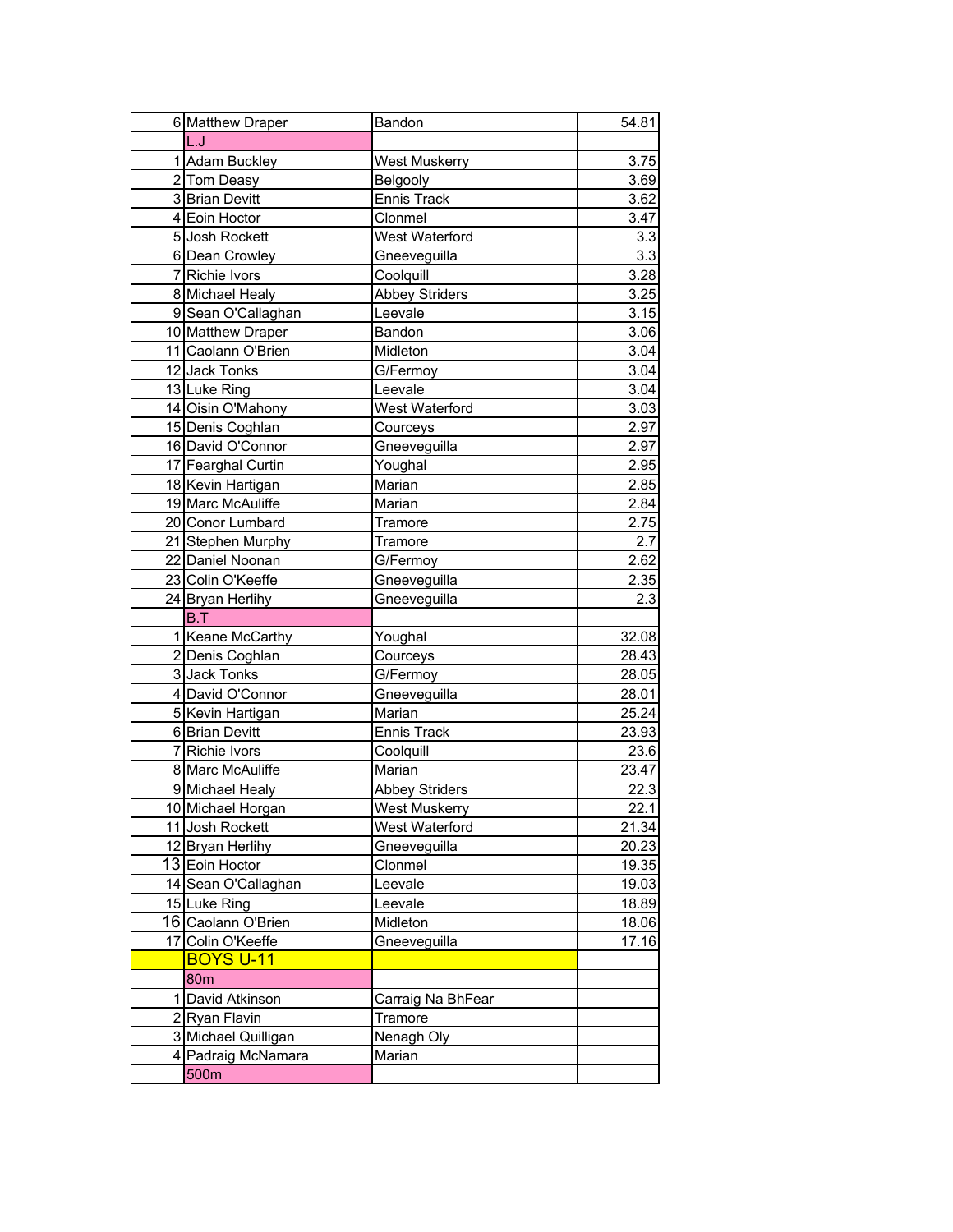| 1 David Atkinson     | Carraig Na BhFear    | 1.33.05          |
|----------------------|----------------------|------------------|
| 2 Darren Prout       | Coolquill            | 1.34.08          |
| 3 Padraig McNamara   | Marian               | 1.35.15          |
| 4 Daire O'Sullivan   | Leevale              | 1.37.68          |
| 5 Kevin O'Dwyer      | West Muskerry        | 1.39.54          |
| L.J                  |                      |                  |
| 1 Padraig McNamara   | Marian               | 3.96             |
| 2 Michael McDermott  | Marian               | 3.77             |
| 3 Ryan Flavin        | Tramore              | 3.72             |
| 4 Kevin O'Dwyer      | <b>West Muskerry</b> | 3.71             |
| 5 Darren Prout       | Coolquill            | 3.68             |
| 6 Daire O'Sullivan   | Leevale              | 3.65             |
| 7 Michael Quilligan  | Nenagh Oly           | 3.63             |
| 8 Ogie Scannell      | Doheny               | 3.61             |
| 9 Shane Scannell     | Doheny               | $\overline{3.6}$ |
| 10 Owen Coates       | Midleton             | 3.55             |
| 11 Adam Brooks       | Belgooly             | 3.35             |
| 12 John Nesirky      | Templemore           | 3.22             |
| 13 David Finn        | Gneeveguilla         | 3.05             |
| 14 Brendan McEvoy    | Midleton             | 2.98             |
| 15 Gradie Kennefick  | Carrick-on-Suir      | 2.54             |
| 16 Luke Halley       | Waterford A.C        | 2.51             |
| B.T                  |                      |                  |
| 1 Johan Oosthuysen   | Clonmel              | 34.27            |
| 2 Owen Coates        | Midleton             |                  |
| 3 Martin Gibbs       | Carrick-on-Suir      | 30.58<br>30.18   |
| 4 Cathal O'Donovan   |                      |                  |
| 5 Michael McDermott  | Doheny<br>Marian     | 28.85            |
|                      |                      | 28.82            |
| 6 Jack Kennnedy      | Templemore           | 27.77            |
| 7 Padraig McNamara   | Marian               | 26.75            |
| 8 Damon Gregory      | Clonmel              | 26.65            |
| 9 Ogie Scannell      | Doheny               | 26.6             |
| 10 Michael Dineen    | Carrick-on-Suir      | 25.66            |
| 11 Gradie Kennefick  | Carrick-on-Suir      | 25.4             |
| 12 David Finn        | Gneeveguilla         | 24.37            |
| 13 Jerome Fitzgibbon | G/Fermoy             | 21.59            |
| 14 Tomas O'Neill     | Gneeveguilla         | 18.72            |
| 15 Luke Halley       | Waterford A.C        | 18.39            |
| 16 Malachy Moynihan  | <b>West Muskerry</b> | 17.93            |
| 17 Shane Scannell    | Doheny               | 17.79            |
| 18 Brendan McEvoy    | Midleton             | 15.37            |
| <b>BOYS U-12</b>     |                      |                  |
| <b>80m</b>           |                      |                  |
| 1 Promise Okafor     | Bandon               |                  |
| 2 Darren Lee         | Leevale              |                  |
| 3 Daniel Fox         | Leevale              |                  |
| 4 John Kennedy       | Ballymore-Cobh       |                  |
| 500m                 |                      |                  |
| 1 Brian Donovan      | Emerald              | 1.30.5           |
| 2 Michael Moloney    | <b>Ennis Track</b>   | 1.31.68          |
| 3 Michael Coleman    | West Waterford       | 1.33.04          |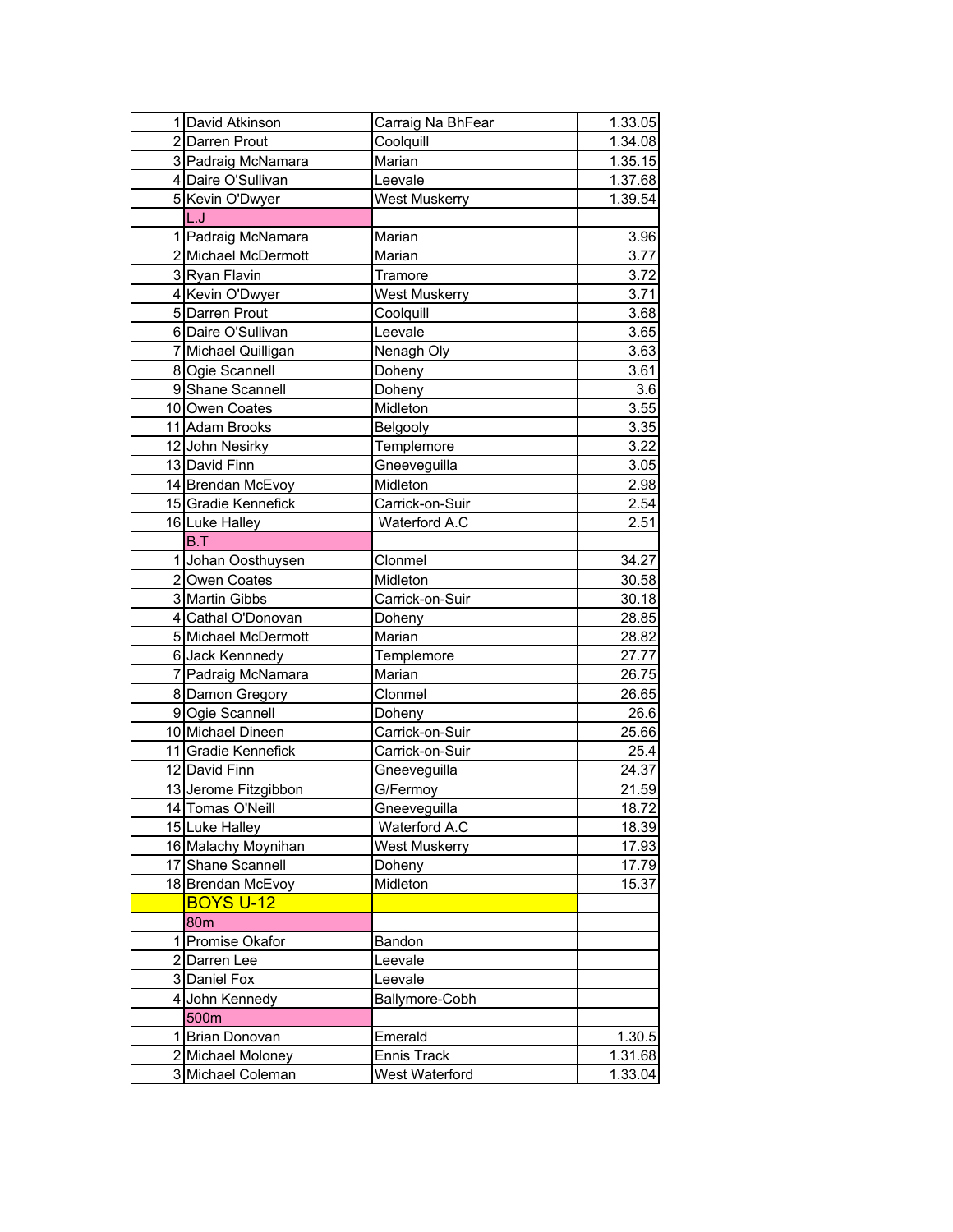| 4 Eimhin Cortney      | <b>Ennis Track</b> | 1.33.84 |
|-----------------------|--------------------|---------|
| 5 David O'Keeffe      | Gneeveguilla       | 1.35.09 |
| 6 Michael Behan       | K.C.K              | 1.36.6  |
| L.J                   |                    |         |
| 1 David Cussen        | Old Abbey          | 4.51    |
| 2 Daniel Fox          | Leevale            | 4.12    |
| 3 Promise Okafor      | Bandon             | 4.08    |
| 4 John Kennedy        | Ballymore-Cobh     | 3.94    |
| 5 Fintain Shaughnessy | Bandon             | 3.9     |
| 6 Darren Lee          | Leevale            | 3.89    |
| 7 James Burns         | Coolquill          | 3.8     |
| 8 Ryan Philips        | K.C.K              | 3.76    |
| 9 Brian Donovan       | Emerald            | 3.68    |
| 10 Sam Healy          | Belgooly           | 3.66    |
| 11 Eimhin Cortney     | <b>Ennis Track</b> | 3.65    |
| 12 ML Mullolly        | Gneeveguilla       | 3.62    |
| 13 Michael Moloney    | <b>Ennis Track</b> | 3.5     |
| 14 Stephen Keane      | K.C.K              | 3.5     |
| 15 Michael Behan      | K.C.K              | 3.41    |
| 16 Harry O'Rourke     | Belgooly           | 3.4     |
| 17 Michael Coleman    | West Waterford     | 3.37    |
| 18 Patrick Chesser    | <b>Ennis Track</b> | 3.35    |
| 19 David O'Keeffe     | Gneeveguilla       | 3.25    |
| 20 Eoin Walsh         | West Muskerry      | 3.24    |
| 21 Andrew O'Connor    | Gneeveguilla       | 3.13    |
| 22 Ciaran Cooney      | Marian             | 2.94    |
| 23 Adam O'Connell     | West Muskerry      | 2.82    |
| B.T                   |                    |         |
| 1 ML Mullolly         | Gneeveguilla       | 37.09   |
| 2 Andrew O'Connor     | Gneeveguilla       | 34.24   |
| 3 Cillian Fitzpatrick | Nenagh Oly         | 33.65   |
| 4 James Moore         | Clonmel            | 31.7    |
| 5 James Burns         | Coolquill          | 29.54   |
| 6 Jamie O'Connor      | <b>B.I.AC</b>      | 29.34   |
| 7 David O'Keeffe      | Gneeveguilla       | 28.8    |
| 8 Jake Philips        | K.C.K              | 28.76   |
| 9 Sam Healy           | <b>Belgooly</b>    | 28.58   |
| 10 Eimhin Cortney     | Ennis Track        | 28.41   |
| 11 Mel O'Callaghan    | Gneeveguilla       | 28      |
| 12 Ciaran Cooney      | Marian             | 24.46   |
| 13 Killian McCarthy   | Youghal            | 22.57   |
| 14 Michael Moloney    | <b>Ennis Track</b> | 19.58   |
| H.J                   |                    |         |
| 1 David Cussen        | Old Abbey          | 1.38    |
| 2 Sam Healy           | <b>Belgooly</b>    | 1.29    |
| 3 Michael Hogan       | Nenagh Oly         | 1.26    |
| 4 James Burns         | Coolquill          | 1.18    |
| 5 Breen Fitzpatrick   | Belgooly           | 1.13    |
| 6 Michael Coleman     | West Waterford     | 1.1     |
| <b>SHOT</b>           |                    |         |
| 1 Colin Kingston      | Bandon             | 10.43   |
|                       |                    |         |